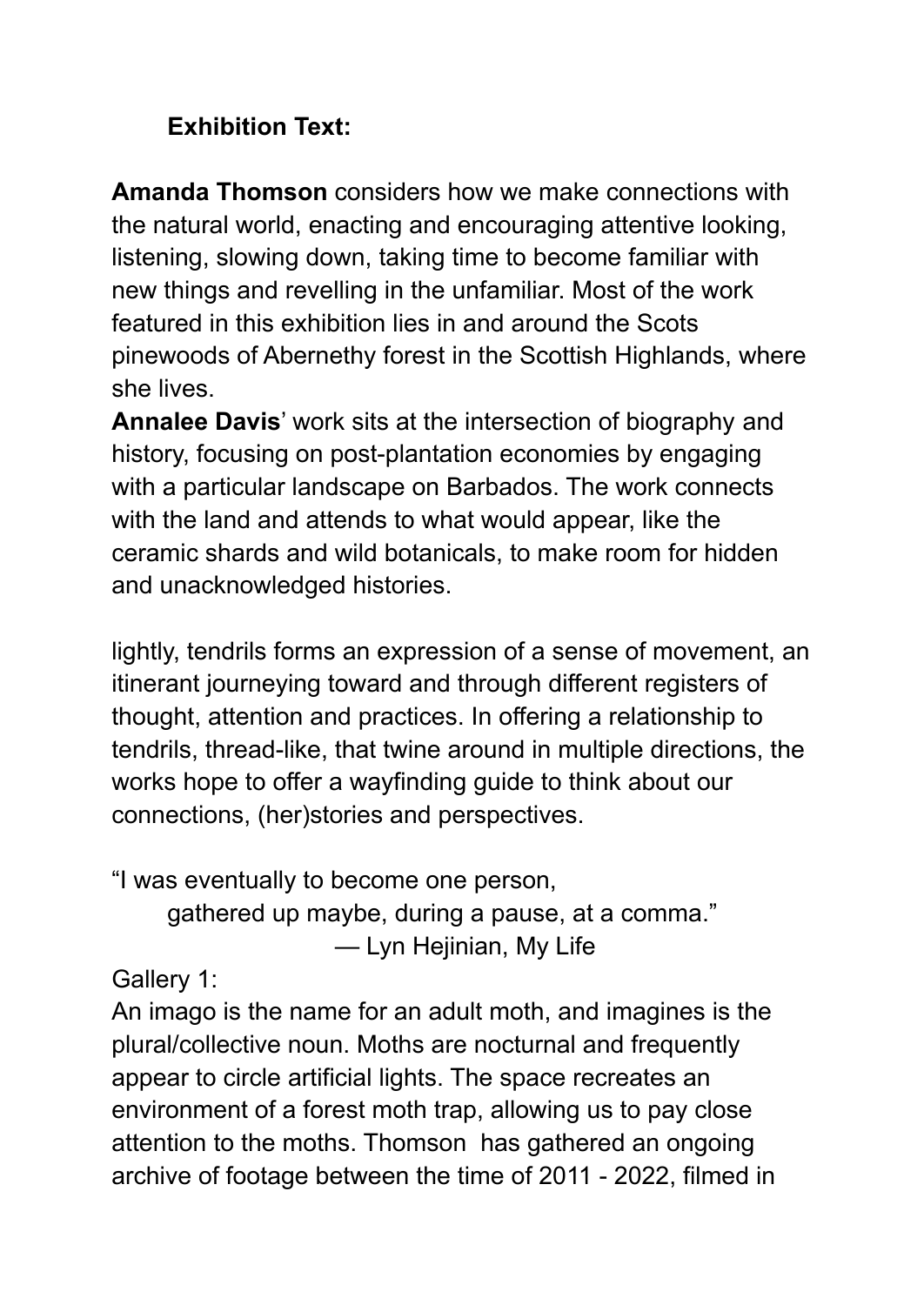Cairngorms National Park. The new series of moth videos in the various compositions repeat and merge with one another, looking at the spaces of the unseen, and the invisible connections, interconnectedness and symbiosis between species, which is explored in the accompanying soundwork. The soundwork features moth names, their larval food sources and habits, and tells us how humans engage with these same plants in folklore, medicinal and the material.

The flower videos on 4 monitors broadly chart the seasons Spring to Autumn:

Spring (wood sorrel, lesser celandine, wood anemone, primrose, early dog violet, stitchwort, speedwell) Early Summer (corn marigold, pignut, dandelions/ cats ears/ hawkbits, yarrow, coral root orchid, wintergreen, bitter vetchling, alpine bistort) Mid Summer (knapweed, birds foot trefoil, dandelions etc,

bladder campion, thyme)

Late Summer/Autumn (Melancholy thistle, heathers and blaeberries, red clover, creeping ladies tresses, juniper, devils bit scabious, harebell)

# **Gallery 2:**

The hand-drawn contour lines across the wall and onto the floor reveal the features of the Scotland District on the East Coast of Barbados. Some lines are repeated on a large drawing further overlaid with a fishnet, sargassum fluitans (brown seaweeds) and drift seeds. Multiple smaller works on paper, an interconnected web of sea fruits create a floating register of flotsam and jetsam.

Cartographic representations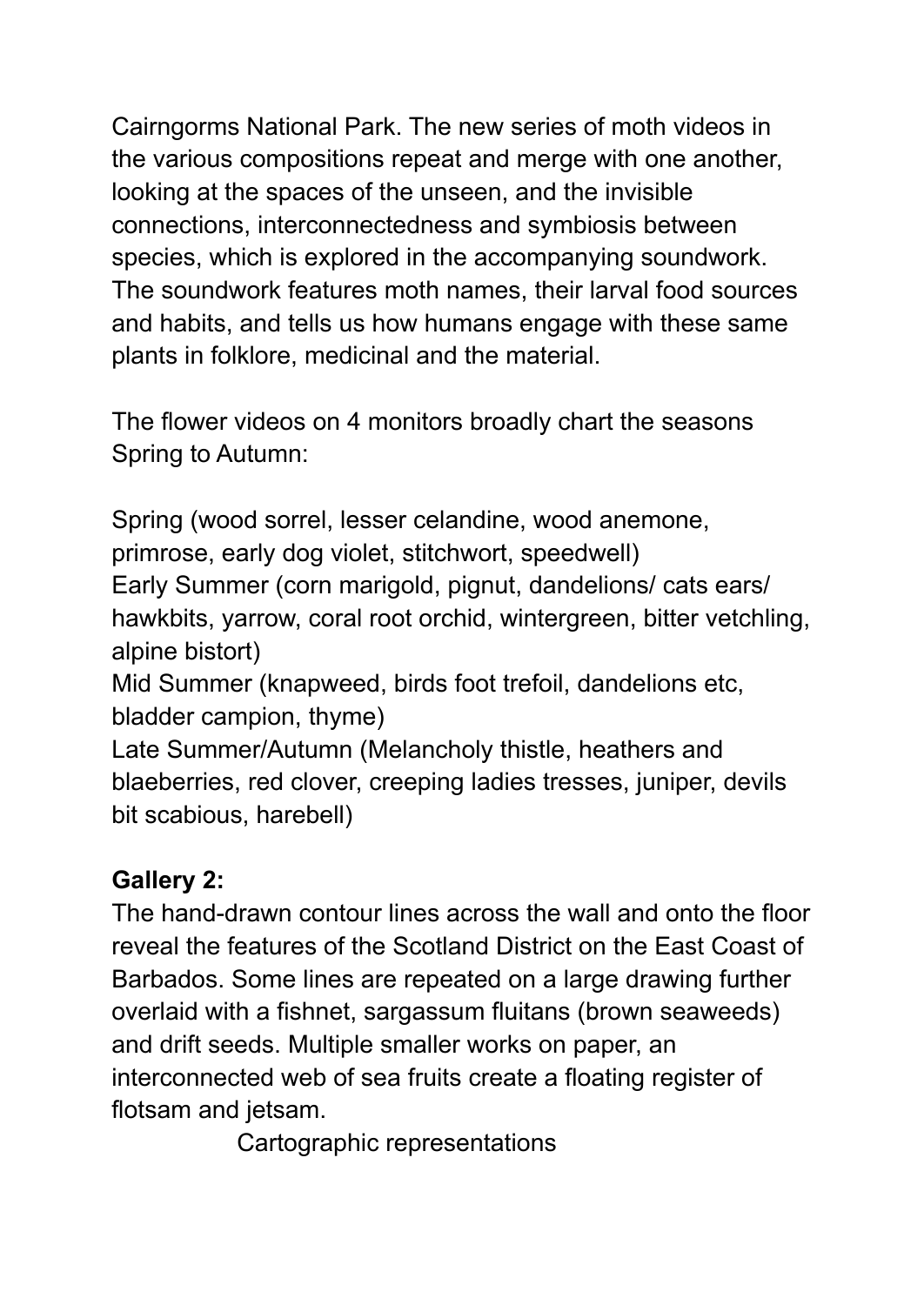Playing with the notion of absence and presence, conceived through walking in a place, this series of prints were made using a handheld GPS to record movements through space, using the idea of taking a line for a walk into landscape. The photopolymer etchings remove any reference to time, place, effort and memory, though hint at what they are with the compass marking and scale. Investigations of mark and line, as well as movement, are reflected across the space in the large digitally-printed drawing.

Afterlives of diasporic drift. A scatter pattern.

The geographer Tim Edensor's observation that 'in medieval times, walking was usually bounded by an individual's day's walk circle - an area within which most every day activities and adventures were confined'. Emerging like branchwork, mapping the drawings taken from Amanda Thomson's house – the thicker lines reveal repeated routes while the thin threads represent where she has walked a route only once or twice. The thicker repeated lines tend to be on tracks, paths and desire-lines, the single lines 'unpaths' across fields and through forests.

A name re-imagined.

Across the room, a series of seven drawings on ledger spell out the letters forming the name Frances. Frances was referred to in the last will and testament of Thomas Applewhaite, which was written in August 1816 and directed that six years after his death his "little favourite Girl Slave named Frances shall be manumitted and set free from all and all manner of Servitude and slavery whatsoever." The farm where Annalee's home and studio is located, Walkers Dairy at St. George, Barbados, was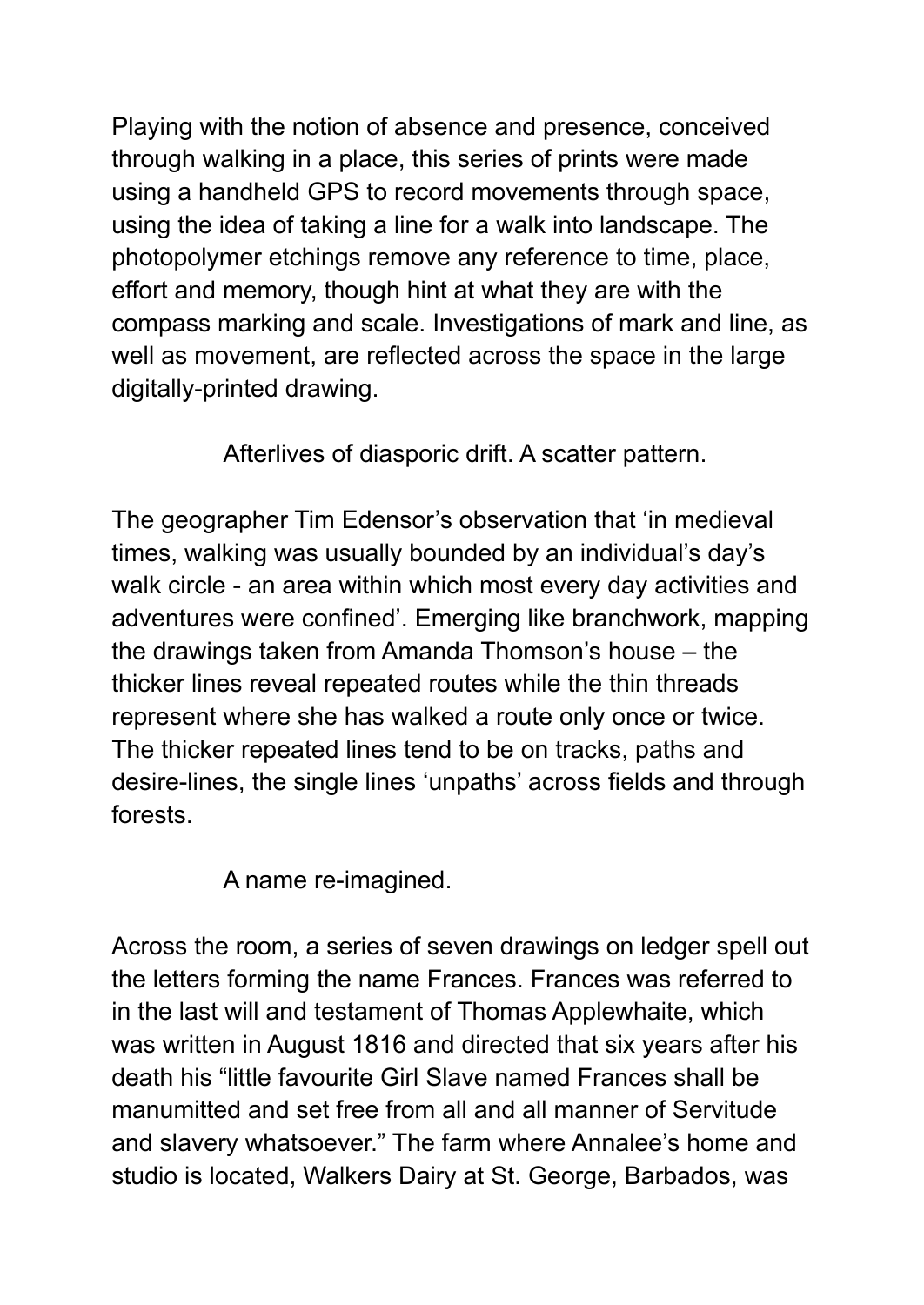once owned by Thomas Applewhaite. The letters forming her name comprise 18th and 19th century shards found in the soil of former sugarcane fields, suggesting fragments of history understood only in part - usually through the words of the white colonial settler and most often a male voice.

Installed in the centre of the space twinflower takes the form of a videowork and long-form audio essay that explores the connections between the twinflowers, a rare flower found in Scots pinewoods, and environmental change, history, migrations and time. Thomson considers the act of seeking the flower, and moves on to the nature of what it is to categorise, using its Latin name, Linnaea borealis (named after Carl Linnaeus) to consider this tiny plant's connection to histories of botany, economic botany and botanical collections, migration, colonialism and ecological histories of place.

### Gallery 3:

Conceived as a tearoom, the table in the space displays the Atlas of British Flora, the work What's the Opposite of Erasure?, recalls the 152 Scottish women who went to Barbados. They were listed as wives, daughters, secretaries, a rioter from Glasgow and fifteen prisoners from the Edinburgh Correction House (1653 & 1665) from David Dobson's Barbados And Scotland Links 1627–1877. One of them, Janet Hill, was a rioter from Glasgow transported to Barbados in January 1726, and the final name transcribed is that of Elspeth Yuill, one of the prisoners released from the Edinburgh Correction House and transported from Leith to Barbados.

Through inscribing their names into The Atlas of British Flora, Davis recalls the lives of these women as she wonders if they were imprisoned for their work as healers or witches, and if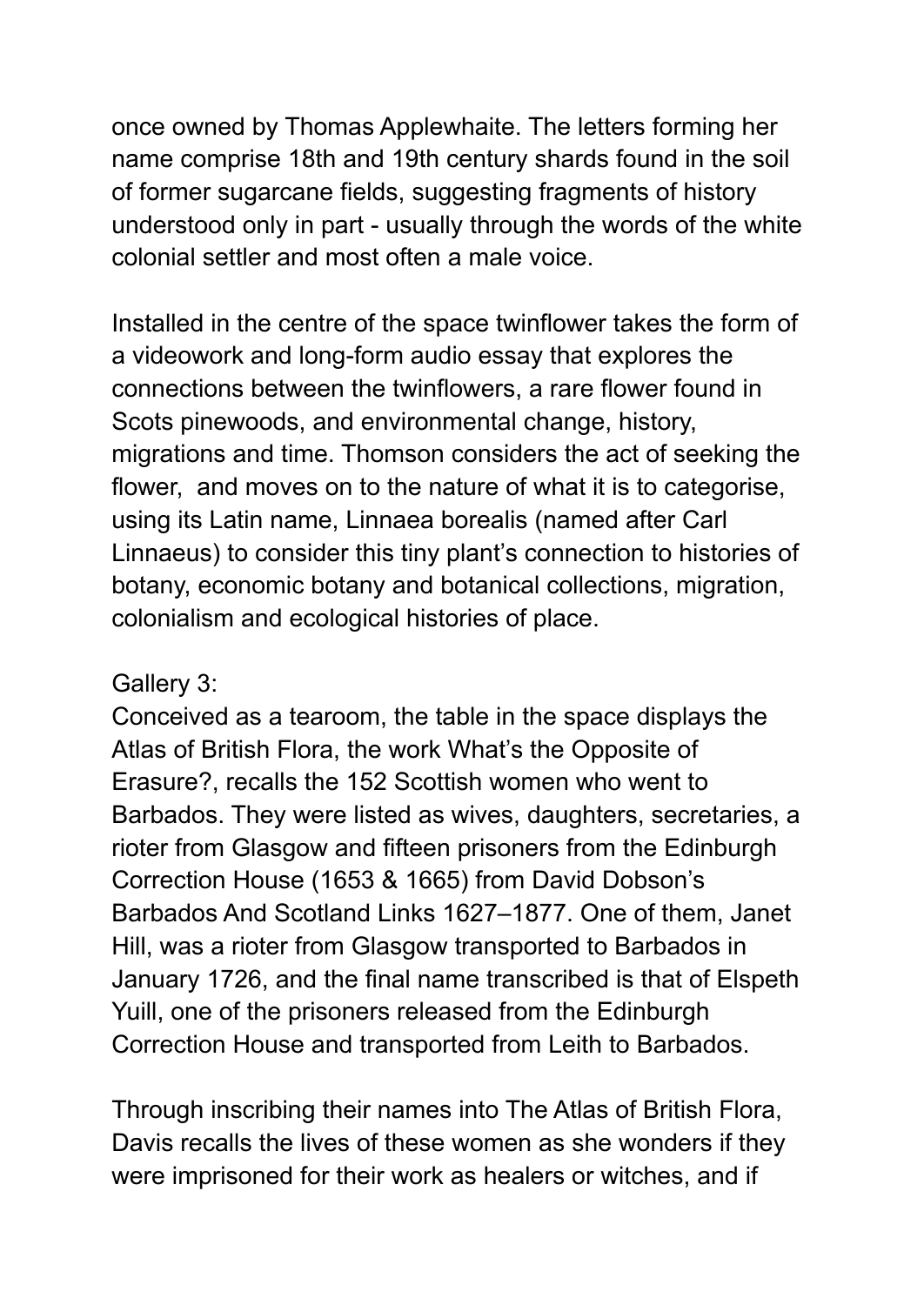they shared their healing work with those with whom they interfaced within African enslaved society. Acknowledging the incompleteness of any archive, these hand-drawn names painted in a Victorian rose colour migrate across neatly delineated national grids to interfere with the mapping scheme, rendering these women visible.

Charms, a series of seven embroidered works using pieces of lace, crochet, and old tea tablecloths onto which drift seeds and sea fruit found on the east coast of Barbados frame the tearoom. Inspired by the use of charms in respective spiritual and medicinal rituals practiced by Scottish indentured and African enslaved labour in Barbados, these works include materials commonly found on the island but often overlooked, such as 'sea beans'. These beans, found on beaches have been highly prized for their reputed magical powers. Crossing the Atlantic on ocean currents and washed up in Scandinavia or Scotland they are known as 'fairy beans', 'elf kidneys', 'Mary's Beans' and 'entrada', Spanish for entrances, also suggests portals to other worlds.. They are often used as amulets to aid in childbirth or to protect against drowning. Davis' embroidered works are transformed into present-day charms - quiet meditations on degrowth, balance, and an effort at disalienation from the grounds beneath our feet becoming fervent prayers to halt the ongoing demise of post-plantation environments.

Incorporating 18th & 19th-century clay and porcelain shards found on Davis' family property in Barbados, she also presents a set of tea cups, saucers and a teapot placed on plantation ledger page.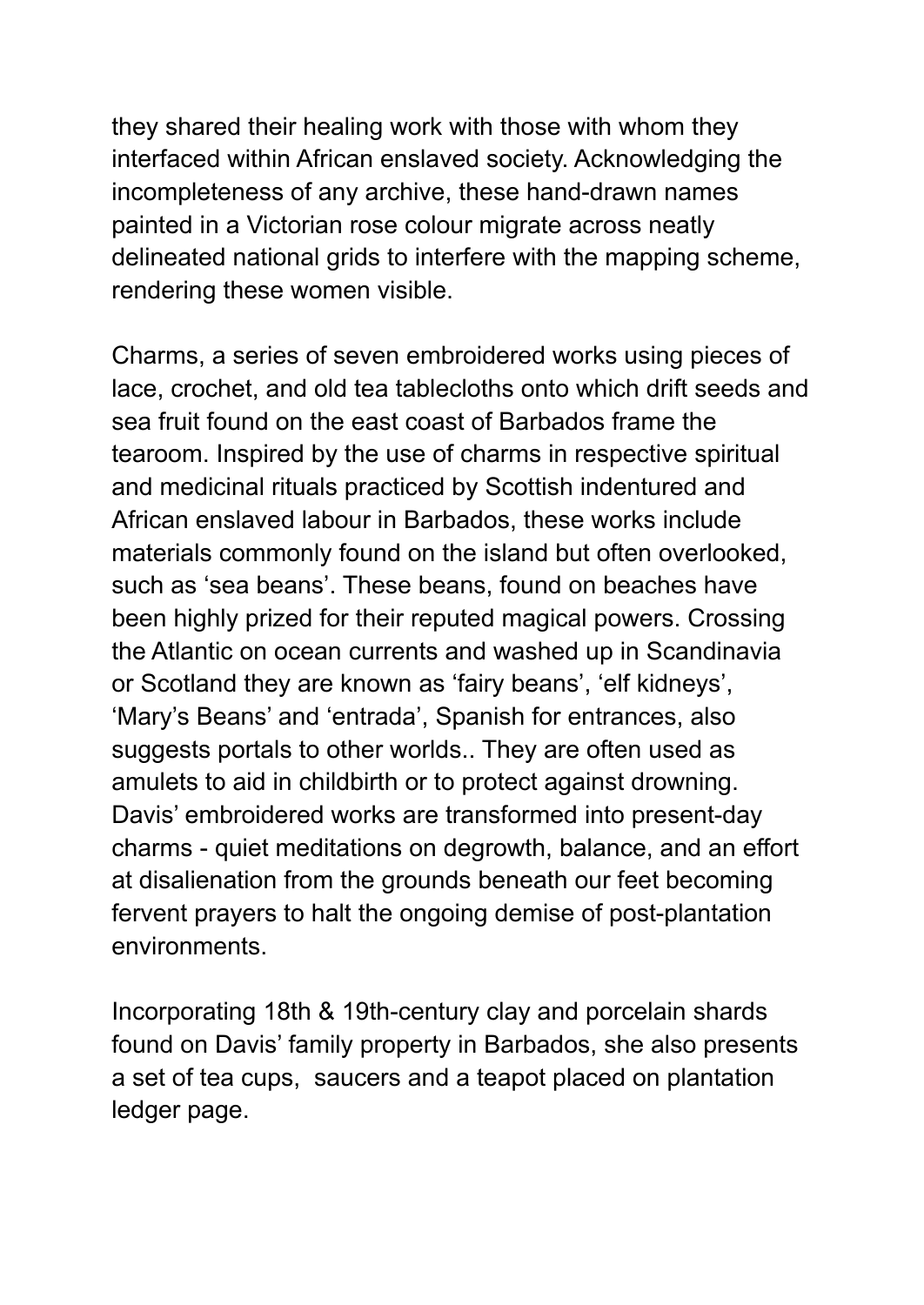The herbs cerasee, aloes, west india bay leaf, lemongrass, nettle hang in the space speaking to long traditions of knowledge and belief systems in both Gaelic and West African societies of plant medicine and ritual.

Two varieties of tea have been created for this show with Scottish-based herbalist, Tariqua Gorrissen, matching herbs that grow in both Scotland and Barbados.

Inner Balance (Plantain, Elderberry, Motherwort, Hibiscus) Replenishing (Ginger, St John's Wort, Nettle, Lemongrass) There will be a tea tasting session every Saturday 3pm - 4pm in the gallery, wherein visitors can sample the 2 varieties of tea.

## **Events**

Tea Session every Saturday, 3-4pm Artist Talk on 4th May, 7pm The artists will be in conversation on Thursday 4th May at 7pm This conversation will take place online on CCA Annex Plotting Resistance: An Afternoon with Annalee Davis and Peggy Brunache 21st May, 3pm A talk in the CCA Theatre with Annalee Davis and Peggy Brunache.

# **Acknowledgements:**

Amanda would like to acknowledge and thank Ellie Dimambro-Denson from Cairngorms Connect, for so generously sharing her time and knowledge, and also Elizabeth Reeder, for their ongoing conversations, and collaboration on twinflowers.

Annalee would like to acknowledge and thank Rhea Small, Pepe Dívi and Kayla Archer, Tariqua Telahun Ighile Gorrissen